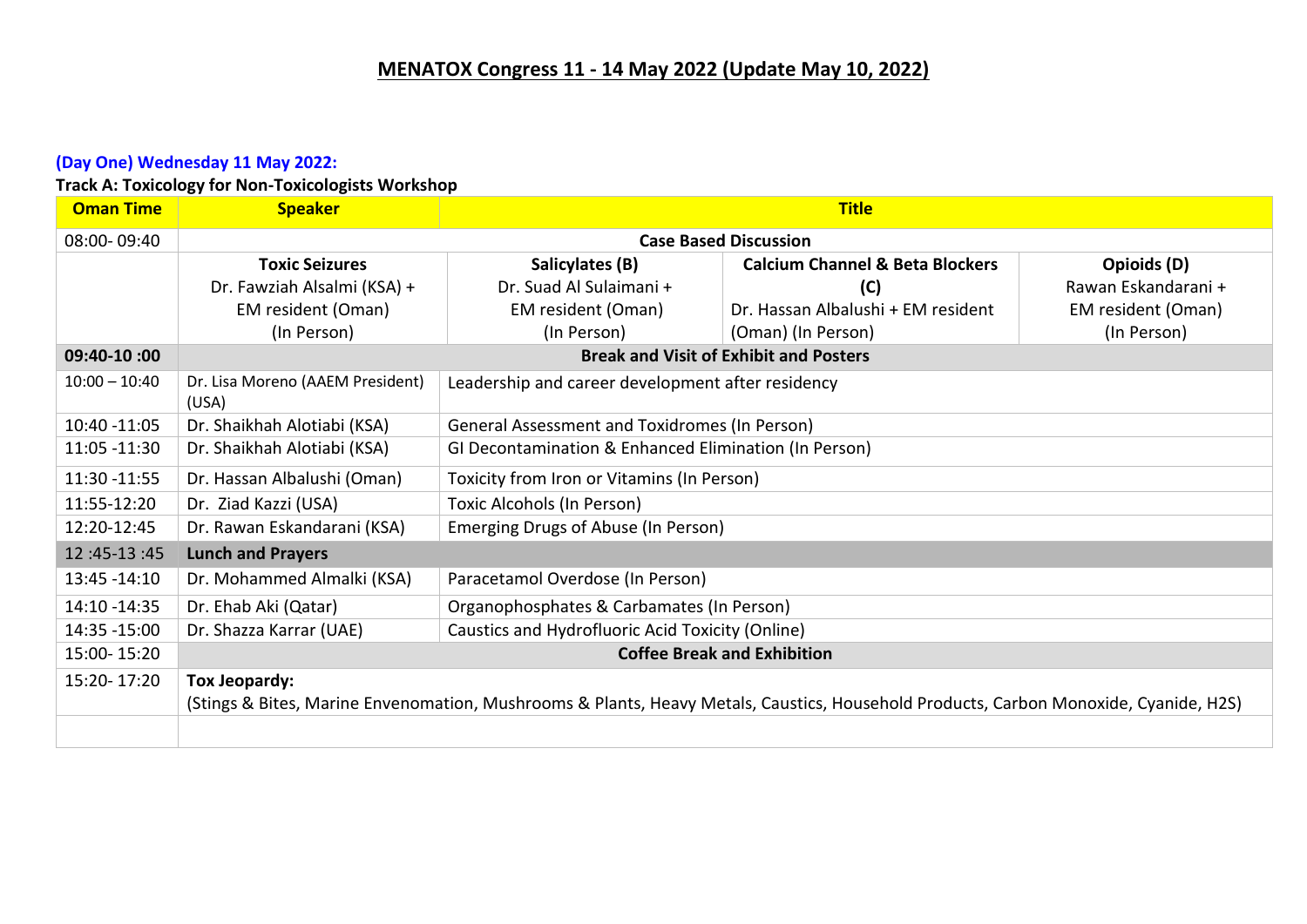### **(Day One)**: **Wednesday May 11, 2022**

### **TRACK B: Intersections of Forensic Toxicology and Clinical Toxicology**

| <b>Time</b>                       | <b>Topic</b>                                                                       | <b>Speaker</b>                               |  |
|-----------------------------------|------------------------------------------------------------------------------------|----------------------------------------------|--|
| $9:30 - 10:00$                    | <b>Registration and Coffee</b>                                                     |                                              |  |
| 10:00-10:30                       | Epidemiology of illicit drug abuse in Oman and trend changes over the years        | Mr. Khalid Ahmed Al Riyami (Oman) (In        |  |
|                                   |                                                                                    | Person)                                      |  |
| 10:30-11:00                       | Interesting forensic toxicology cases                                              | Mr. Abdulaziz Khalfan Al Bahri (Oman) (In    |  |
|                                   |                                                                                    | Person)                                      |  |
| 11:00-11:30                       | Post-mortem sampling                                                               | Dr. Jamal Al Habsi (Oman) (In Person)        |  |
| 11:30-12:00                       | Workplace H2S exposure                                                             | Ms. Fatma Mohd Al Barwani (Oman) (In         |  |
|                                   |                                                                                    | Person)                                      |  |
| 12:00-12:25                       | Postmortem CO analysis                                                             | Mr. Said Salim Al Shekali (Oman) (In Person) |  |
| 12:25-12:45                       | <b>Panel Discussion</b>                                                            | Dr. Suad Al Abri (Oman) (In Person)          |  |
| 12-40-14:00                       | <b>Lunch and Prayer Break</b>                                                      |                                              |  |
| 14:00-14:30                       | Therapeutic Monitoring of Antimicrobials: Pearls of Wisdom                         | Dr. Ghada Alajmi (KSA) (Online)              |  |
| 14:30-15:15                       | Legal and ethical aspects of autopsies                                             | Dr. Jacqueline Martin (USA) (Online)         |  |
| 15:15-15:45                       | <b>Coffee Break</b>                                                                |                                              |  |
| 15:45-16:30                       | Analytical toxicology testing basics                                               | Dr. Jerry Thomas (USA) (Online)              |  |
| 16:30-16:50                       | Future Steps for Collaboration between Forensic and Medical Toxicology in Oman and | Dr. Suad Alabri (Oman) (In Person)           |  |
|                                   | the Greater MENA Region                                                            |                                              |  |
| 16:50-17:00                       | Closing Remarks and Adjourning of Seminar                                          |                                              |  |
| (Day One): Wednesday May 11, 2022 |                                                                                    |                                              |  |
|                                   |                                                                                    |                                              |  |

### **Track C: Basic training for Poison Information Providers Workshop**

| <b>Time</b>     | <b>Topic</b>                                       | <b>Speaker</b>                |
|-----------------|----------------------------------------------------|-------------------------------|
| 09:00-09:30     | The importance of having a poison control center   | Dr. Gaylord Lopez (In Person) |
| $09:30 - 10:00$ | Telephone communication skills                     | Dr. Gaylord Lopez (In Person) |
| $10:00 - 10:30$ | Handling a poisons call: taking a clinical history | Dr. Gaylord Lopez (In Person) |
| $10:30 - 11:00$ | <b>Break</b>                                       |                               |
| $11:00 - 11:30$ | Documenting enquiries                              | Dr. Gaylord Lopez (In Person) |
| $11:30 - 12:00$ | Units, calculations, and conversions               | Dr. Gaylord Lopez (In Person) |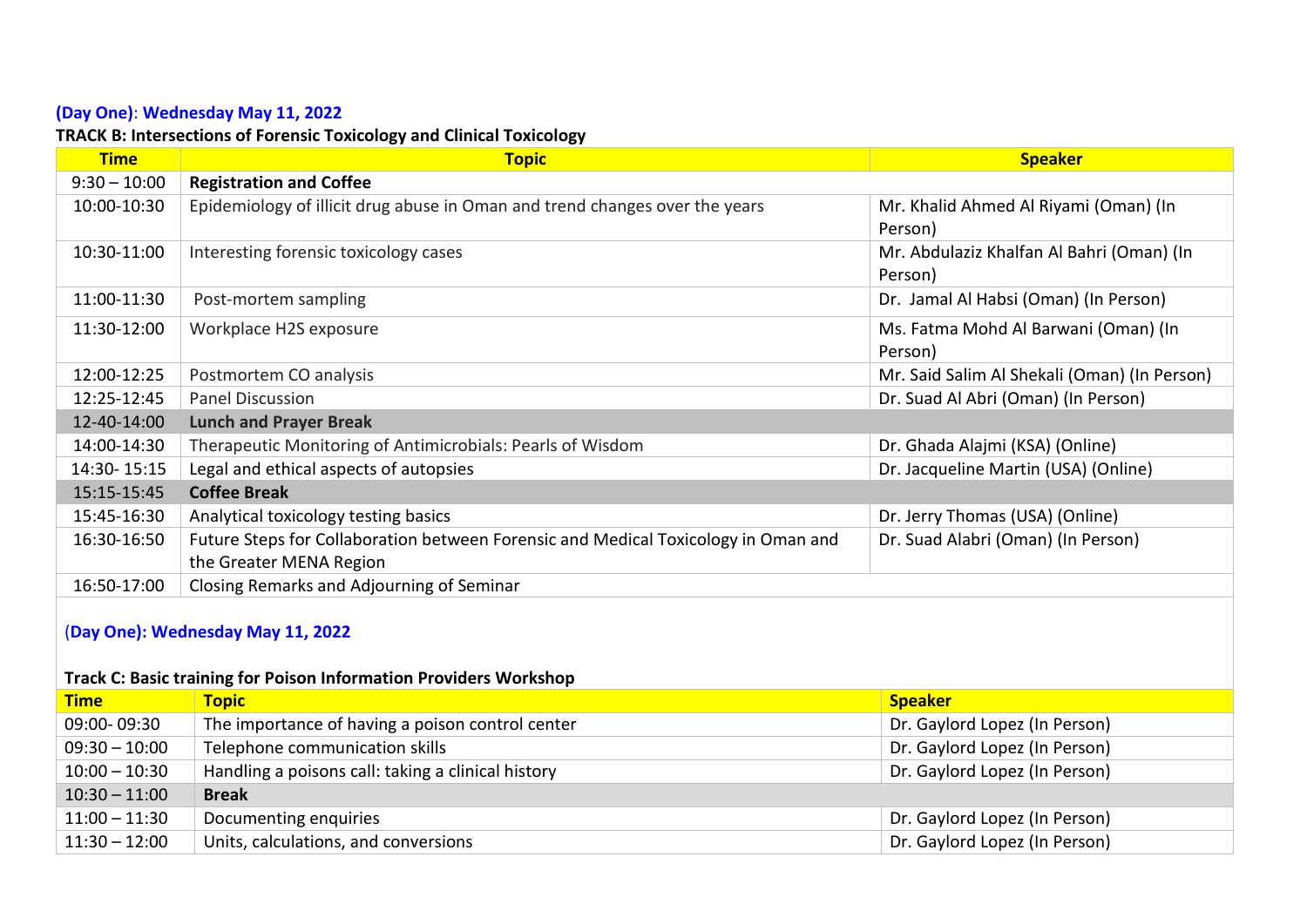| $12:00 - 12:30$ | General management of the poisoned patient                                                             | Dr. Justin Arnold (Online)                                        |  |
|-----------------|--------------------------------------------------------------------------------------------------------|-------------------------------------------------------------------|--|
| $12:30 - 13:30$ | <b>Prayers and Lunch</b>                                                                               |                                                                   |  |
| 13:30 - 14:30   | Roundtable discussion: Example of an operating procedure for answering poison<br>information enquiries | Dr. Gaylord Lopez (In Person)                                     |  |
| $14:30 - 15:00$ | Wisdom from an expert Specialist in Information Systems (SPI)                                          | Live Remote- Dr. Gaylord Lopez/Dr. Jason<br>Tully                 |  |
| $15:00 - 15:30$ | Tips of handling a difficult caller                                                                    | Live Remote- Dr. Gaylord Lopez/Dr. Jason<br>Tully                 |  |
| 15:30-16:00     | <b>Break and prayers</b>                                                                               |                                                                   |  |
| $16:00 - 17:30$ | Poison Control Center Consultation Among Experts- Chair: Muhammad Elamin                               |                                                                   |  |
|                 | The Saudi Ministry of Health Poison Center Experience: Challenges and Successes -15<br>min             | Dr. Bader Alyahya (Online) and Dr. Nahar<br>Alrewaili (In Person) |  |
|                 | The Oman Poison Center Experience-15 min                                                               | Dr. Badria Alhatali (In Person)                                   |  |
|                 | The Moroccan poison center experience -15 min                                                          | Dr. Naima Rhalem, Dr Chaoui Hanane<br>(Online)                    |  |
|                 | Mapping the Collaboration Between Poison Centers and Other Sectors -15 min                             | Dr. Nadia Alhajri (In Person)                                     |  |
|                 | <b>Panel Discussion</b>                                                                                | Dr. Gaylord Lopez, Dr. Justin Arnold, Dr.<br>Badria Alhatali      |  |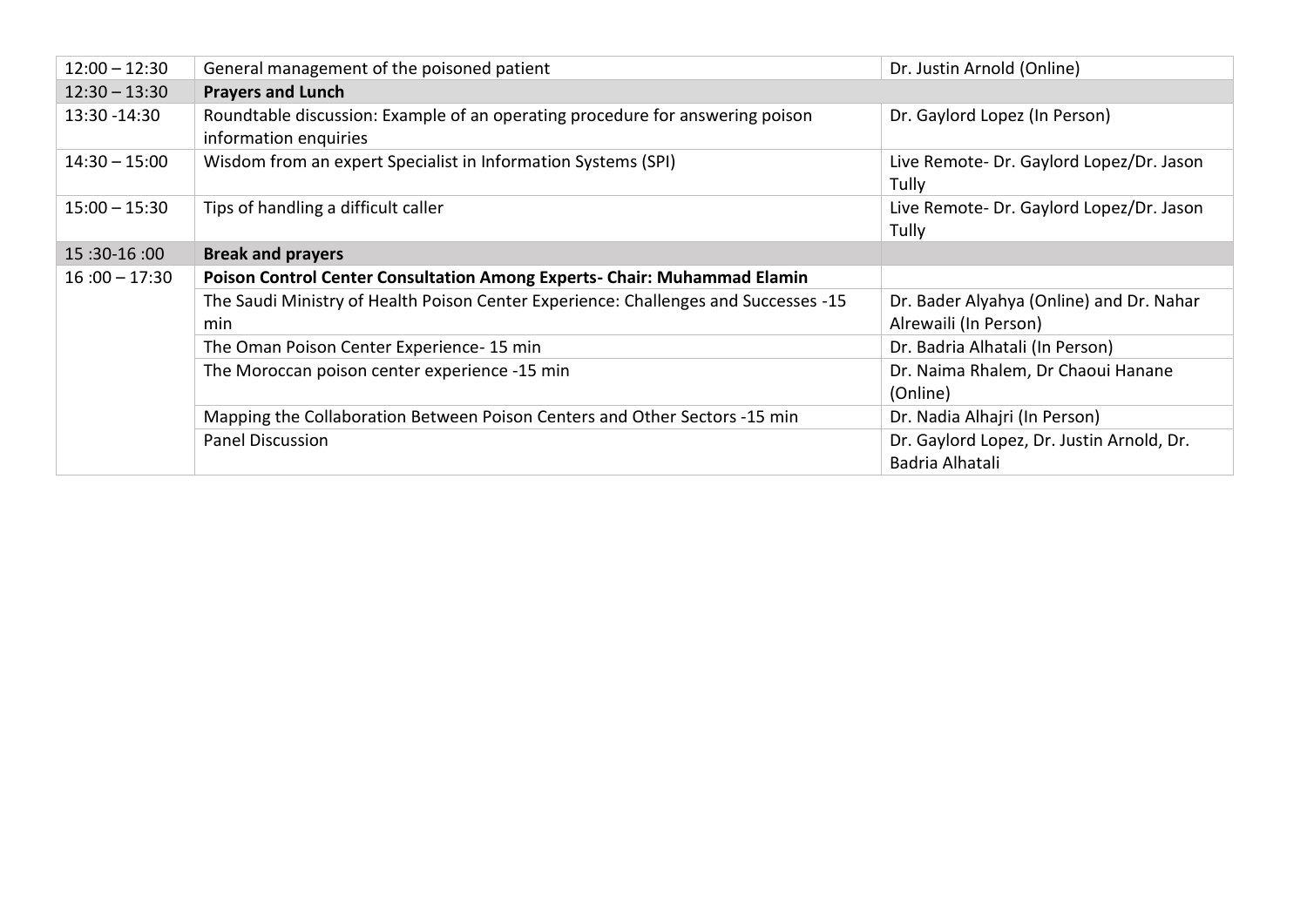## **(Day Two): Thursday May 12, 2022**

| <b>Oman time</b> | <b>Track A</b>                                                                                                                            | <b>Track B</b>                                                                                                                            |  |
|------------------|-------------------------------------------------------------------------------------------------------------------------------------------|-------------------------------------------------------------------------------------------------------------------------------------------|--|
| 08:30 -09:15     | Subheyia (Tox coffee shop)                                                                                                                |                                                                                                                                           |  |
|                  | Lead and Mercury- Clinical conundrums from Alabama and Georgia USA - Dr. Ziad Kazzi (In Person) and Dr. Sukhshant Atti (Online) - Track A |                                                                                                                                           |  |
|                  | Practical Tools for Leadership in Academic Medicine Careers: Dr. Lisa Moreno (In Person) - Track B                                        |                                                                                                                                           |  |
| 09:15-10:15      | <b>Emerging Topics and Treatments in Toxicology - Chair: Dr. Ziad</b><br>Kazzi/ Dr. Badria Alhatali/Dr Lisa Moreno-Walton                 | Substance Use Disorders - Chair: Dr. Rawan Eskandrani/ Dr. Ammar<br><b>Alkashmiri</b>                                                     |  |
|                  | Technological Innovations in Clinical Toxicology: Ingestible<br>Sensors - Dr. Peter Chai (USA) (Online)                                   | Kratom: Therapy or Poison - Dr. Jariya Phuditshinnapatra (In Person)                                                                      |  |
|                  | Medical Toxicology Training in the Arab World - Dr. Ayesha<br>Almemari (UAE) (In Person)                                                  | Point/Counterpoint Physostigmine for Anticholinergic Toxicity - Dr. Lara<br>Sulaiman (UAE) (Online) vs Dr. Jalal Aleisai (Qatar) (Online) |  |
|                  | Medical Toxicology Training in the United States - Brent Morgan<br>(USA) (Online)                                                         | Bupropion: Mechanisms and Management of Severe Toxicity - Dr. Patrick<br>Murray (USA) (Online)                                            |  |
| $10:15 - 11:00$  | <b>BREAK</b>                                                                                                                              |                                                                                                                                           |  |
| 11:00-12:00      | <b>Opening ceremony (11:00-12:00)</b>                                                                                                     |                                                                                                                                           |  |
|                  | <b>Introduction Dr. Hassan Albalushi</b>                                                                                                  |                                                                                                                                           |  |
|                  | MENATOX President speech Dr. Badria Alhatali                                                                                              |                                                                                                                                           |  |
|                  | Chair Organizing committee Dr. Suad Alabri/ Dr. Aynur Sahin                                                                               |                                                                                                                                           |  |
|                  | Chair abstract committee Dr. Nahar Alruwaili/ Dr. Tharwat El Zahran                                                                       |                                                                                                                                           |  |
|                  | Said Almazroui Tox Resident of the Year Award Dr. Ziad Kazzi                                                                              |                                                                                                                                           |  |
|                  | Recognition of Sponsors Dr. Badria Alhatali                                                                                               |                                                                                                                                           |  |
|                  | Keynote Speaker: Dr. Joshua King (USA)<br><b>Exhibition Tour</b>                                                                          |                                                                                                                                           |  |
| 12:00-13:30      | <b>Lunch and Prayer</b>                                                                                                                   |                                                                                                                                           |  |
| $13:30 - 15:30$  | Oral Platform Presentations - Chair: Dr. Nahar Alrewaili and Dr.                                                                          | <b>Occupational and Environmental Toxicology - Chair: Dr. Fatma</b>                                                                       |  |
|                  | <b>Tharwat El Zahran</b>                                                                                                                  | Alhakamani and Dr. Mohammed Alyazidi                                                                                                      |  |
|                  |                                                                                                                                           | Toxicology for the Petrochemical Industry - Dr. Abdullatif Aloumi (Kuwait)<br>(In Person)                                                 |  |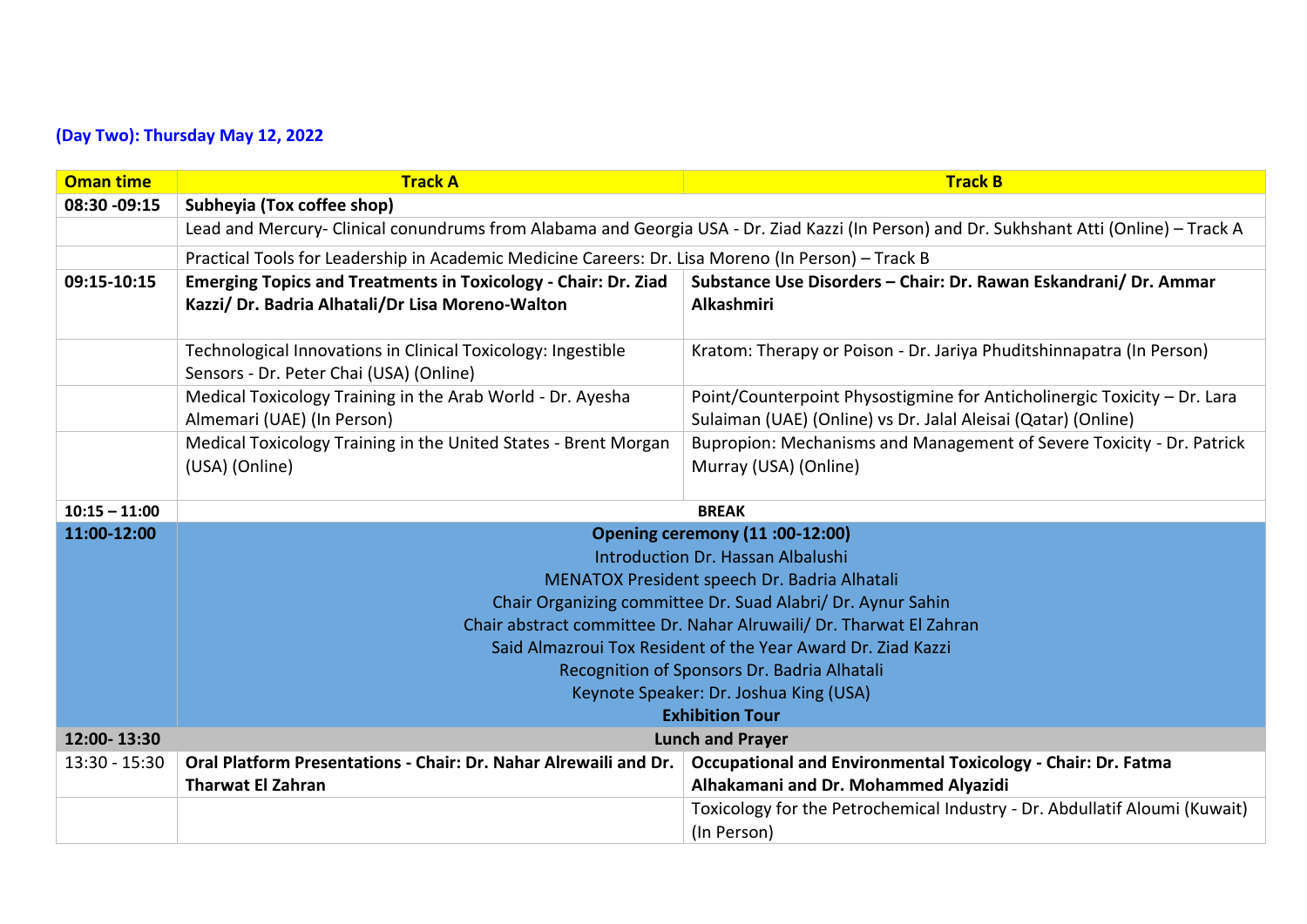| Benzodiazepines Misuse in Lebanon and<br>3:30-13:45<br>Beyond-Tharwat El Zahran (Lebanon)                                                                                                                  | Recognizing the toxicology rashes in your ED-Dr. Pakhawadee<br>Palungwachira (Thailand) (In Person)                                             |
|------------------------------------------------------------------------------------------------------------------------------------------------------------------------------------------------------------|-------------------------------------------------------------------------------------------------------------------------------------------------|
| <b>Psychoactive Substances Consumption</b><br>13:45-14:00<br>$\bullet$<br>Among Drivers: Kerala, India based study- Dr Aneesh EM<br>(India)                                                                | Methanol Exposures in Industry - Dr. Pattaraporn Mekavuttikul (Thailand)<br>(In Person)<br>Arsine Toxicity - Dr. Michael Beuhler (USA) (Online) |
| Assessment of clinical toxicological<br>14:00-14:10<br>resources in countries belonging to the World Health<br>Organization's Regional Office of the Eastern<br>Mediterranean- Dr. Kieran Kristensen (USA) |                                                                                                                                                 |
| 14:10-14:20<br>Marine Envenomation in Oman: A<br>$\bullet$<br>Retrospective Review from a Tertiary Care Hospital. Dr. Zaid<br>Al Khabouri (Oman)                                                           |                                                                                                                                                 |
| Expert Consensus on a Lead Exposure<br>14:20-14:30<br>Survey Tool for the Middle East and North Africa Region -<br>Dr. Waleed Al Sukaiti (Oman)                                                            |                                                                                                                                                 |
| Expert consensus for a national essential<br>14:30-14:40<br>antidote list: E-Delphi method - Dr. Dalal Al Taweel (Kuwait)                                                                                  |                                                                                                                                                 |
| Methadone Use / Abuse during Covid-19<br>14:40-14:50<br>pandemic at Sultan Qaboos University Hospital Emergency<br>Department - Dr. Suad Al Abri (Oman)                                                    |                                                                                                                                                 |
| 14:50-15:00<br>Impact of pesticide restriction on suicide in<br>$\bullet$<br>Kerala - A 20-year study from 2001 to 2020 in a tertiary care<br>centre- Dr. M Sooraj (India)                                 |                                                                                                                                                 |
| 15:00-15:10<br>Prevalence and Outcome of Carbamazepine<br>Toxicity in patients presented to Tertiary Care Hospital<br>Emergency Department -Nejah Ellouze (Oman)                                           |                                                                                                                                                 |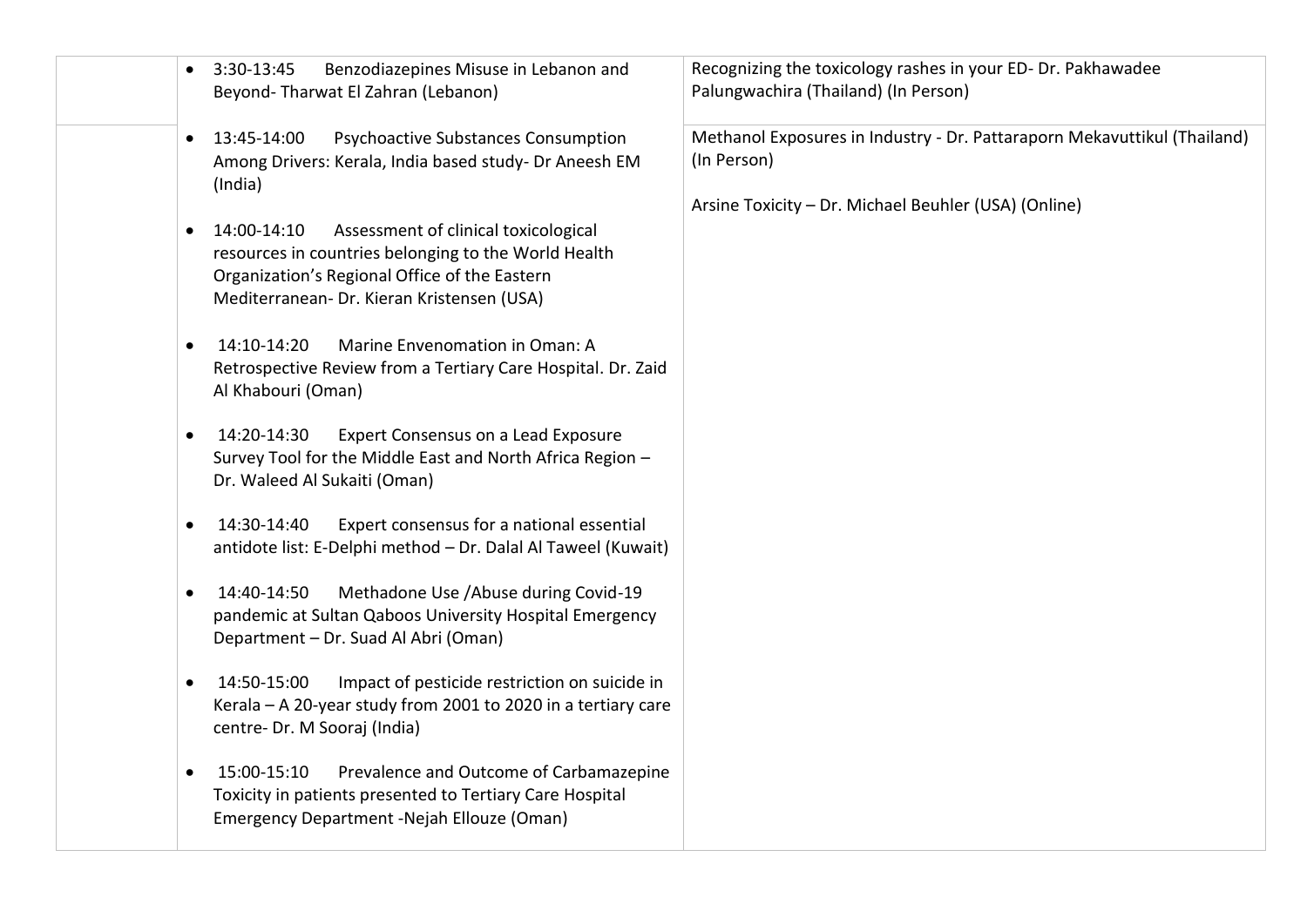|                 |                                                                                                          | 15:10-15:30 | <b>Questions and discussions</b> |                                                                                                                                |
|-----------------|----------------------------------------------------------------------------------------------------------|-------------|----------------------------------|--------------------------------------------------------------------------------------------------------------------------------|
| $15:30 - 16:00$ |                                                                                                          |             |                                  | <b>Break and Prayers</b>                                                                                                       |
| 16:00-18:00     |                                                                                                          |             |                                  | US CDC Clinical Toxicology and Environmental Health Resources - Dr. Heather Burke (USA) (In Person) and Dr. Art Chang (Online) |
|                 | APAMT Plenary Session - Snake Envenomation in Southeast Asia- Dr. Rittirak Othong (Thailand) (In Person) |             |                                  |                                                                                                                                |
|                 |                                                                                                          |             |                                  | ACMT Plenary: Fentalogs Study - Dr. Paul Wax (USA) (Online)                                                                    |
| $20:00 - 22:00$ |                                                                                                          |             |                                  | <b>Gala Dinner</b>                                                                                                             |

## **Day Three: Friday May 13, 2022**

|             | <b>Track A</b>                                                                                                                                                                                                         | <b>Track B</b>                                                                                            |  |
|-------------|------------------------------------------------------------------------------------------------------------------------------------------------------------------------------------------------------------------------|-----------------------------------------------------------------------------------------------------------|--|
| 08:45-09:45 | Subheyia (Tox coffee shop): Late Breaking: Methanol Poisoning Outbreak in Turkey: Clinical and Public Health Management _Dr. Aynur<br>Sahin/ Dr. Vildan Ozer/Dr. Josh King/ Dr. Mohammed Al Malki/ Dr. Nahar Alruwaili |                                                                                                           |  |
| 10:00-12:00 | <b>Pediatric Toxicology Panel Discussion- Chair: Nahar</b><br>Alrewaili and Dr. Mohamed Alshamsi                                                                                                                       | Military and Emergency Preparedness Toxicology - Chair: Dr. Aynur<br>Sahin/ Dr. Ziad Kazzi                |  |
|             | <b>Challenging Pediatric Cases</b><br>Dr. Fatma Al Balushi (Oman)/Badria Alhatali                                                                                                                                      | Military Deployment Toxicology - Dr. Carl Skinner (In-Person)                                             |  |
|             | Dr. Safiah Alkhaldi (KSA)/ Nahar Al Ruwaili<br>Panelists: Dr. Ismail Sabei - Dr. Maher Nahari (KSA) (Online)                                                                                                           | Medical management of internal contamination and acute radiation<br>syndrome - Dr. Ziad Kazzi (In Person) |  |
|             | <b>Special Populations: Geriatric Toxicology Dangers of</b><br>Polypharmacy - Dr. Waleed Salem (Qatar) (In person)                                                                                                     | 4th Generation Nerve Agents: A Tale of 2 Cities - Dr. Muhammad Elamin<br>(UK) (In Person)                 |  |
|             | Special Populations: Danger of drugs in Pregnancy - Dr. Suad<br>Alabri (Oman) (In person)                                                                                                                              | Updates of Field testing and PPE for Chemical Weapons - Mark Chamber<br>(USA) (In Person)                 |  |
| 12:00-13:30 | <b>Lunch and Prayers</b>                                                                                                                                                                                               |                                                                                                           |  |
| 13:30-15:30 | Envenomation and Plants- Chair: Dr. Badria Alhatali and Dr.<br><b>Muhammed Elamin</b>                                                                                                                                  | Critical Care Toxicology - Chair: Dr. Josh King - Dr. Bruno Megarbane                                     |  |
|             | WHO Envenomation Database - WHO speaker - Dr. David<br>Williams (Online)                                                                                                                                               | HD and CVVH Pearls of Wisdom in Poisonings - Dr. Josh King (USA) (In<br>Person)                           |  |
|             | Complicated Cases Panel Discussion-Snakes - Dr. Musa Alfaifi<br>(KSA) (In Person) and Dr. Ashraf Kamour (UAE) (In Person)                                                                                              | Mechanical Ventilation in Overdose Patients - Dr. Saif Al Ghafri (Oman) (In<br>Person)                    |  |
|             | Complicated Cases Panel Discussion- Scorpions - Dr. Waleed<br>Alsukaiti (Oman) and Resident (In Person)                                                                                                                | Hyperbaric Oxygen Therapy for Carbon Monoxide Poisoning- Dr. Peter<br>Akpunonu (USA) (In Person)          |  |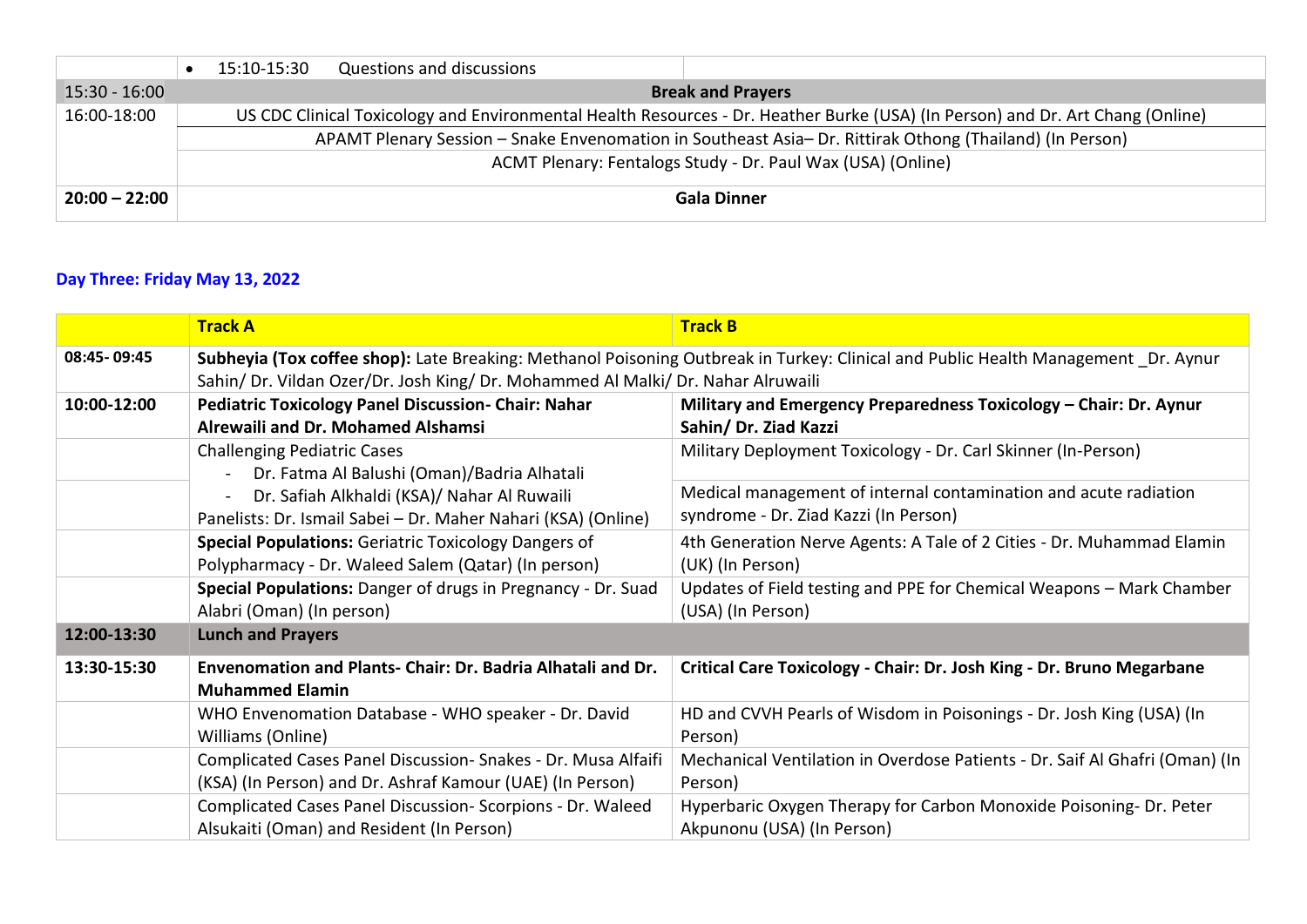|              | Complicated Cases Panel Discussion- Plants - Dr. Aynur Sahin<br>(Turkey) and Dr. Vildan Ozer (In Person)    | Methylene Blue Updates - Dr. Bruno Megarbane (France) (In Person)                                                               |
|--------------|-------------------------------------------------------------------------------------------------------------|---------------------------------------------------------------------------------------------------------------------------------|
| 15:30-16:00  |                                                                                                             | <b>Break and Prayers</b>                                                                                                        |
| 16:00 -18:00 | WHO Clinical Toxicology and Environmental Health - Dr. Mazen Malkawi (Online) and Dr. Lesley Onyon (Online) |                                                                                                                                 |
|              |                                                                                                             | EAPCCT Plenary - Dr. Ana Ferrer Dufol - Toxicosurveillance Systems: Source of Data, Tools, and Epidemiological Results (Online) |
|              |                                                                                                             | AACT Plenary - Dr. Laura Tormoehlen - Assessment of Brain Death While Considering Toxicology Mimics (Online)                    |

## **(Day Four) Saturday May 14, 2022:**

# **Track A: Advances in Clinical Toxicology – from understanding drug toxicity to improving patient management**

| <b>Oman Time</b> | <b>Speaker</b>                                  | <b>Title</b>                                                                   |
|------------------|-------------------------------------------------|--------------------------------------------------------------------------------|
| 09:30-10:00      | <b>Registration and exhibition review</b>       |                                                                                |
| 10:00-10:20      | Dr. Chun-Kuei Chen (Taiwan) (Online)            | Blood glucose level to guide calcium-channel blocker poisoning management      |
| 10:20-10:40      | Dr. Rittirak Othong (Thailand) (Online)         | Outbreak of ketamine mixtures in Thailand                                      |
| 10:40-11:00      | Dr. Hossein Hassanian-Moghaddam (Iran) (Online) | The new faces of lead poisoning in Iran                                        |
| 11:00-11:20      | Dr. Michael Eddleston (UK) (Online)             | Global research in clinical toxicology: Needs and opportunities                |
| 11:20-11:40      | Dr. Omid Mehrpour (Iran) (Online)               | Acetaminophen poisoning: Prognosticators and establishment of a decision tree  |
|                  |                                                 | outcome prediction                                                             |
| 11:40-12:00      | Dr. Davide Lonati (Italy) (Online)              | Impact of COVID-19 on the Poison Control Center activities                     |
| $12:00 - 13:00$  |                                                 | <b>Lunch Break and Prayers</b>                                                 |
| 13:00-13:20      | Dr. Ashish Bhalla (India) (Online)              | Cardiac injury in organophosphate and aluminum phosphate poisoning: prediction |
|                  |                                                 | of severity and management                                                     |
| 13:20-13:40      | Dr. Horst Thiermann (Germany) (Online)          | Are oximes equivalent in the management of organophosphate poisonings?         |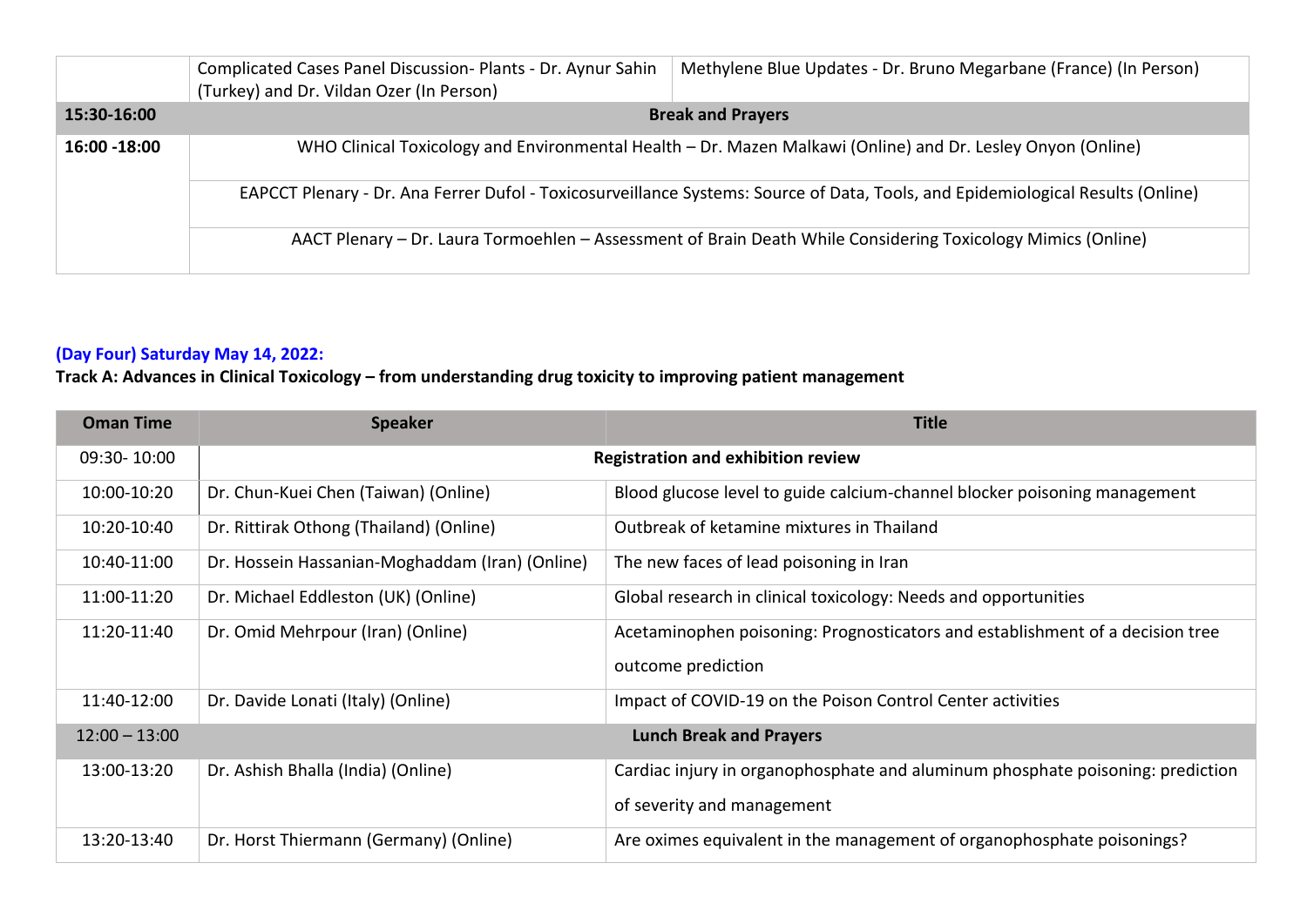| 13:40-14:00 | Dr. Azzurra Schicchi (Italy) (Online)       | Methotrexate toxicity from therapeutic error: what to do?                            |
|-------------|---------------------------------------------|--------------------------------------------------------------------------------------|
| 14:00-14:20 | Dr. John P Thompson (UK) (Online)           | Challenges represented by the New psychoactive drugs in 2022                         |
| 14:20-14:40 | Dr. Justin K. Arnold (USA) (Online)         | Toxicity from synthetic cannabinoids: where are we in 2022?                          |
| 14:40-15:00 | Dr. Sarah Eliza Dunn Halcomb (USA) (Online) | "Old MacDonald Bought the Farm: Missouri Toxicology" Pesticide toxicology            |
| 15:00-15:30 |                                             | <b>Coffee Break and Exhibition</b>                                                   |
| 15:30-15:50 | Dr. Dominique Vodovar (France) (Online)     | Harm from nitrous oxide exposure: mechanisms and management                          |
| 15:50-16:10 | Dr. Bruno Mégarbane (France) (In Person)    | New antidotes and novel uses of antidotes for the poisoned patient                   |
| 16:10-16:30 | Dr. Nozha Brahmi (Tunis) (Online)           | Specificities of toxicants and their dangers in the North Africa area                |
| 16:30-16:50 | Dr. Frank Lovecchio (USA) (Online)          | Exposure to Novel Anticoagulants and Antiplatelets: risks and management             |
| 16:50-17:10 | Dr. Jeffrey Brent (USA) (Online)            | The Toxicology Investigators Consortium Case Registry: can a similar registry be set |
|             |                                             | up in the Mena region?                                                               |
| 17:10-17:30 | Dr. Kurt Anseeuw (Belgium) (Online)         | EXTRIP guidelines for extracorporeal treatment of poisonings: what is new in 2022?   |

### **Track B: Operational CBRNE Injuries Medical Management: Scenario-Based Skills Development Workshop (MENATOX in Partnership with Response Systems International) –** *Practical PPE and Decontamination Session is only in person*

| Time (Oman Time) | <b>Topic</b>                                                | <b>Speakers</b>                   |
|------------------|-------------------------------------------------------------|-----------------------------------|
| $8:00 - 8:30$    | Registrations and Welcome                                   |                                   |
| $8:30 - 9:00$    | Blast and Burn Injuries: The Beirut Port Explosion Scenario | Dr. Ziad Kazzi                    |
| $9:00 - 9:30$    | Alexander Litvinenko Poisoning                              | Dr. Ziad Kazzi/ Dr. Wael Elkhouly |
| $9:30 - 10:00$   | Nerve Agents in depth                                       | Dr. Muhammad Elamin               |
| $10:00 - 10:30$  | <b>Break</b>                                                |                                   |
| $10:30 - 11:30$  | <b>Nuclear Detonation and Dirty Bomb Scenarios</b>          | Dr. Ziad Kazzi/ Dr. Wael Elkhouly |
| $11:30 - 12:00$  | <b>Sulfur Mustard and Lewisite</b>                          | Dr. Ziad Kazzi                    |
| $12:00 - 12:30$  | Scene Detection Tools                                       | Mr. Mark Chambers                 |
| $12:30 - 13:30$  | <b>Prayer and Lunch</b>                                     |                                   |
| $13:30 - 16:30$  | <b>Practical PPE and Decontamination Session</b>            | Response Systems International    |